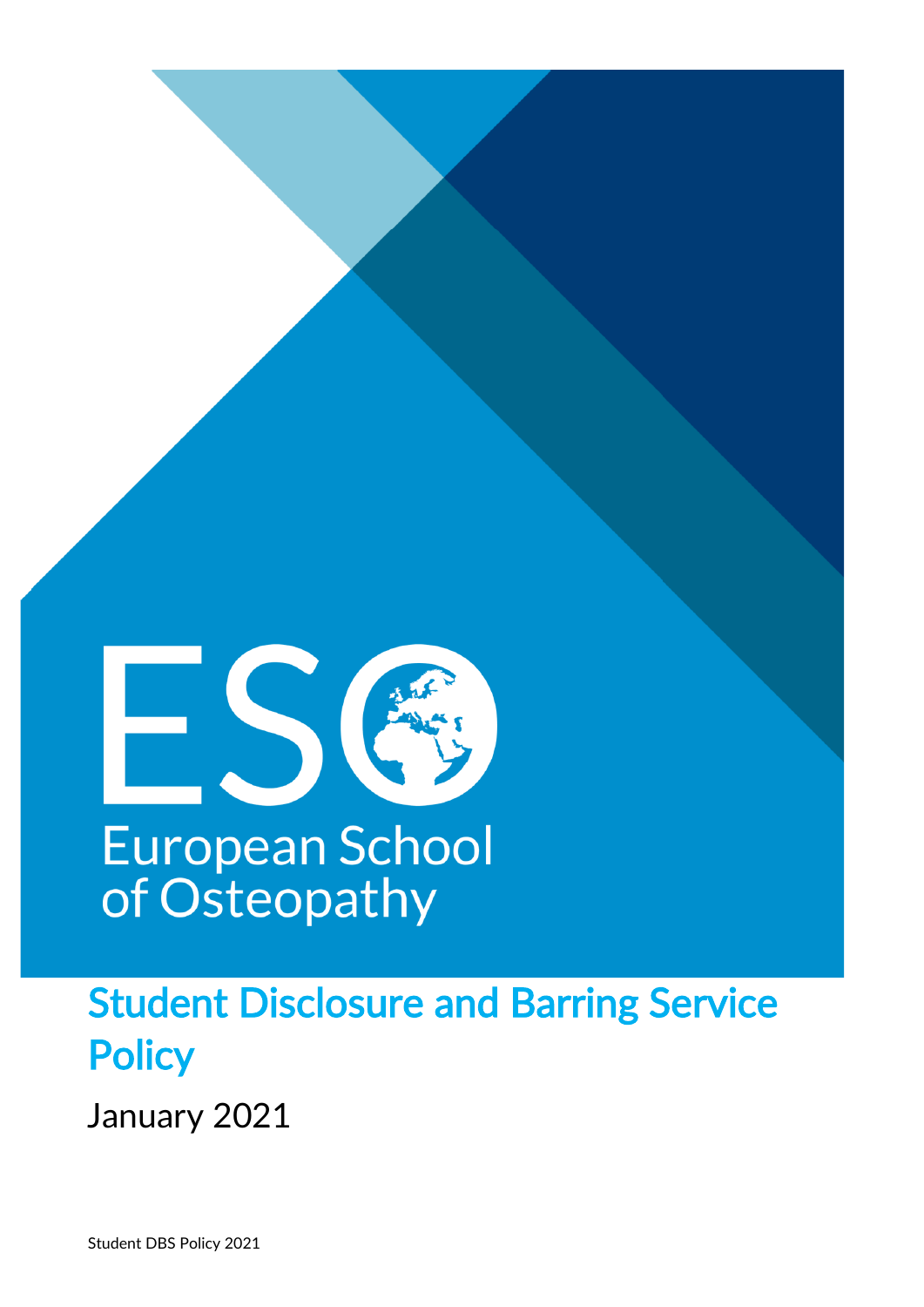# **Contents**

| 1.0                                                                          |  |  |
|------------------------------------------------------------------------------|--|--|
| 2.0                                                                          |  |  |
| 3.0                                                                          |  |  |
| 4.0                                                                          |  |  |
| 5.0                                                                          |  |  |
| 6.0                                                                          |  |  |
| 7.0                                                                          |  |  |
| 8.0                                                                          |  |  |
| 9.0                                                                          |  |  |
| 10.0                                                                         |  |  |
| 11.0                                                                         |  |  |
| 12.0                                                                         |  |  |
| 13.0                                                                         |  |  |
| 14.0                                                                         |  |  |
| 15.0                                                                         |  |  |
| 16.0                                                                         |  |  |
| 17.0                                                                         |  |  |
| 18.0                                                                         |  |  |
| 19.0                                                                         |  |  |
|                                                                              |  |  |
| Appendix Two - Correct Handling and Safekeeping of Disclosure Information 11 |  |  |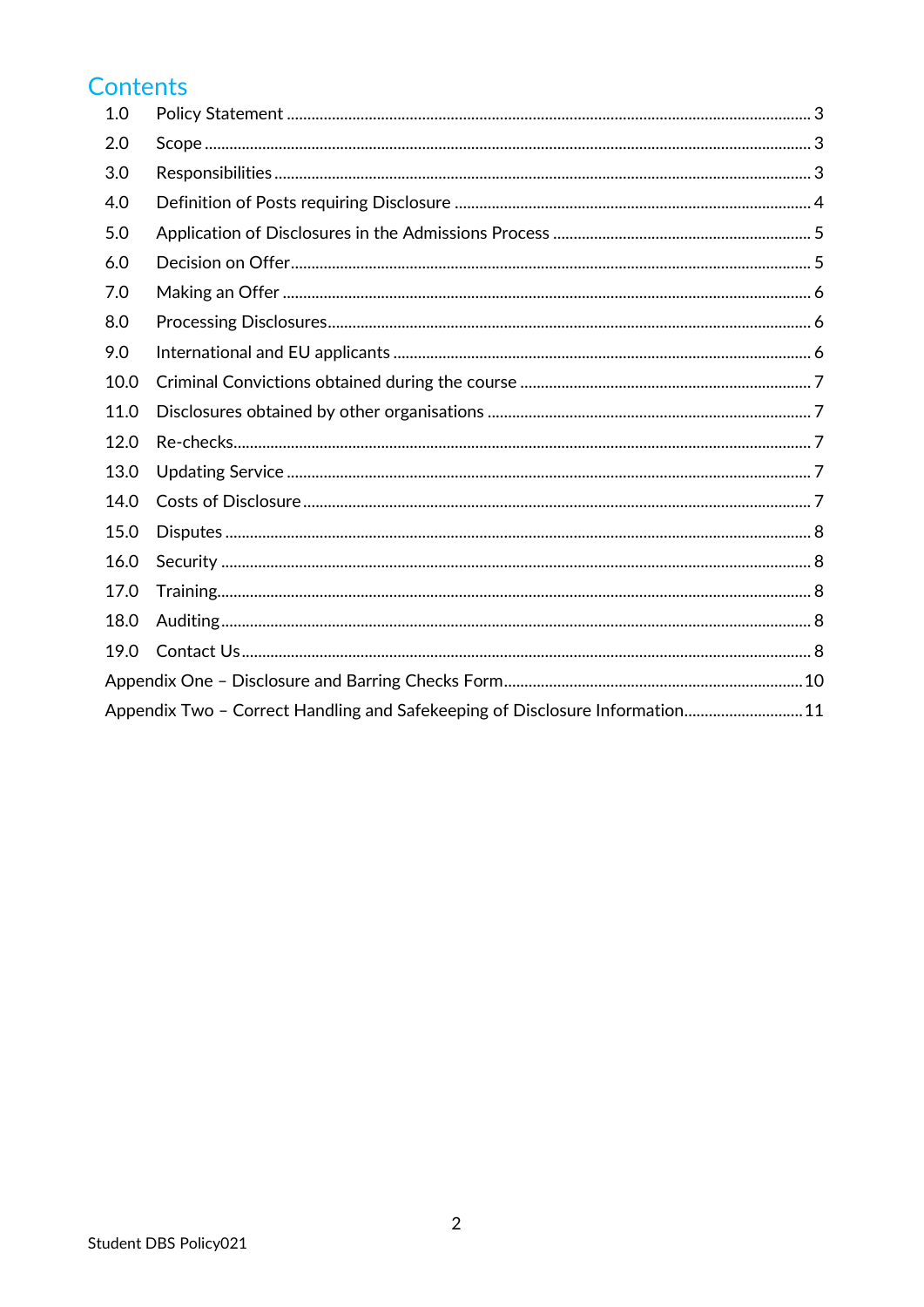# <span id="page-2-0"></span>1.0 Policy Statement

The ESO has a duty of care to patients, staff and students and one of the measures we use to ensure greater protection is to use the Disclosure and Barring Service (formerly known as the Criminal Records Bureau (CRB) check). All new students are required to have an enhanced DBS check or a Certificate of Good Conduct from their country of residence, which is a condition of enrolment on the M.Ost programme. Due to the nature of the work carried out by the students at the ESO, an Enhanced DBS check is required.

This policy has been developed in accordance with the guidelines set out in the DBS Code of Practice and must be adhered to at all times. Completing the enhanced DBS check is a condition of a student's enrolment on the programme and failure to do so will be subject to formal investigation and may lead to disciplinary action.

### <span id="page-2-1"></span>2.0 Scope

All applicants to the ESO will be fully informed throughout the admissions process that enrolment on the course is subject to a DBS Enhanced Disclosure or Certificate of Good Conduct from their country of residence and the outcomes should a conviction be revealed. A criminal conviction will not necessarily be a bar to a student obtaining a place on the course, although it should be noted that osteopathy is a regulated activity and therefore is exempt from the provisions of the Rehabilitation of Offenders Act 1974.

- 2.1 This policy must be adhered to by all employees involved in recruitment onto the Integrated Masters programme.
- 2.2 In implementing this policy, the Admissions Team must ensure that all applicants are treated fairly, equitably and within the provisions and spirit of the ESO's Single Equality Scheme policy (2019).
- 2.3 Special attention should be paid to ensuring the policy is understood when using it for students new to the ESO and those whose literacy or knowledge of the English language is weak.

### <span id="page-2-2"></span>3.0 Responsibilities

### 3.1 Academic Board

The Academic Board has the oversight and approval of this policy for quality assurances purposes.

### 3.2 Head of Quality

The Head of Quality has overall responsibility for:

- overseeing the correct application of this policy and, where applicable, will have overall responsibility for approving the risk assessments.
- ensuring adequate training for staff in the application of admissions process and provide relevant advice.
- for overseeing the work of the Evidence Checkers
- reviewing and maintaining this policy and ensuring that the policy is approved at all the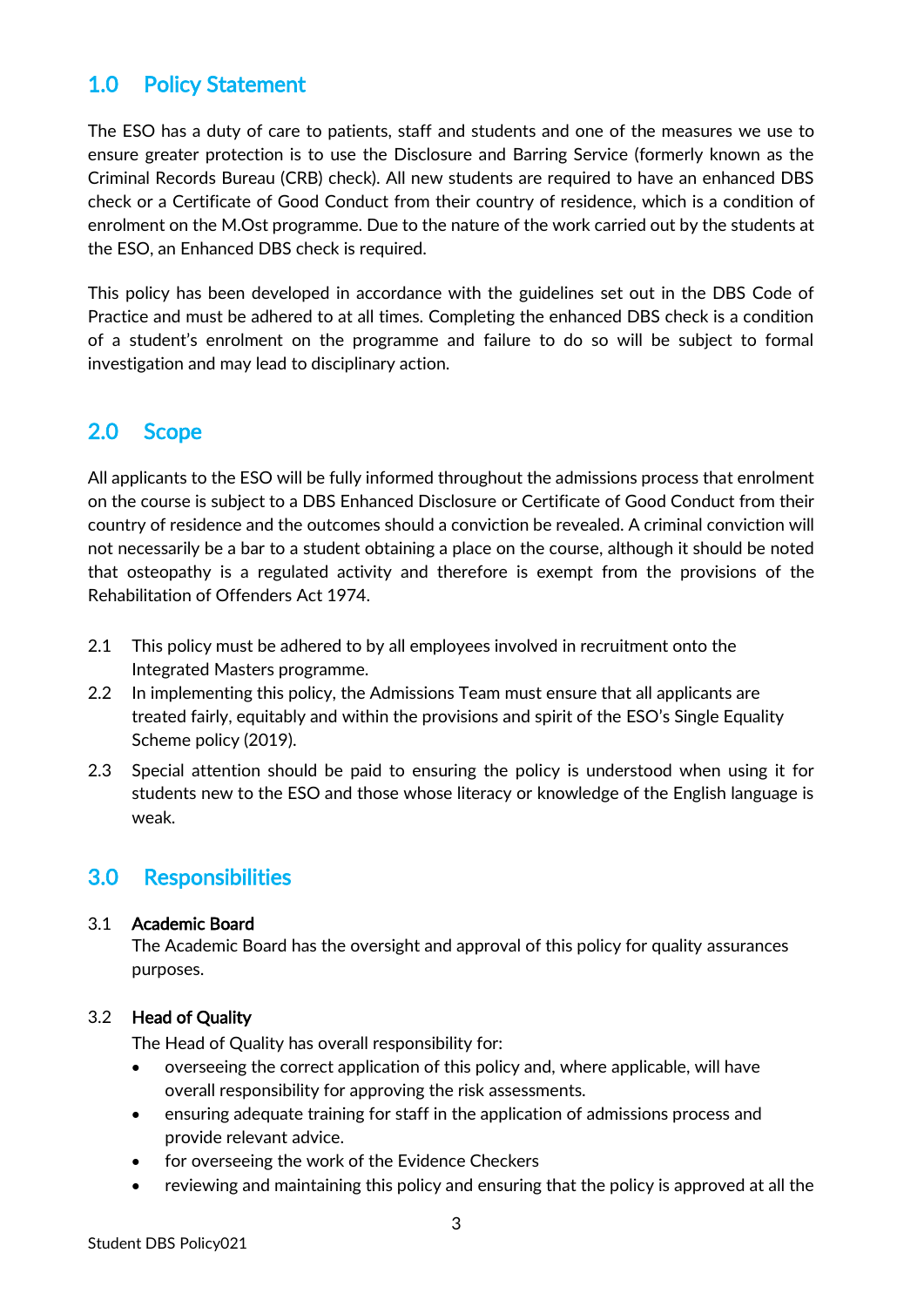appropriate committees.

#### 3.3 Admissions Team

The Admissions Team has the responsibility to ensure that they abide by and reinforce this policy and that they attend relevant training.

#### 3.4 Academic Registrar

The Academic Registrar will have the responsibility of abiding by and enforcing this policy and attending relevant training.

#### 3.5 Head of Human Resources

The Head of HR will have responsibility for monitoring compliance with the DBS Code of Practice and providing advice and guidance in the application of the DBS.

#### 3.6 Evidence Checker

The Evidence Checker is able to assist applicants in completion of the forms and verify the original documents required so that there is no need to send original documentation away.

### 3.7 The Registered Countersignatory

The Registered Countersignatory will have responsibility for registering with the DBS and operating within the Code of Practice. (RCPA, Victoria House, Victoria Street, Taunton, Somerset, TA1 3GA)

# <span id="page-3-0"></span>4.0 Definition of Posts requiring Disclosure

### 4.1 Rehabilitation of Offenders Act 1974 (Exceptions) Order 1975

- 4.1.1 In order to protect certain vulnerable groups within society, there are a number of posts and professions that are exempt from the provisions of the Rehabilitation of Offenders Act 1974. This includes osteopathy and students training to become osteopaths.
- 4.1.2 Applicants are therefore not entitled to withhold any information about convictions which for other purposes are 'Spent' under the provisions of the Act and in the event of enrolment; any failure to disclose such convictions could result in withdrawal from the programme or disciplinary action.

### 4.2 Enhanced Disclosures

4.2.1 An Enhanced Disclosure reveals all convictions (spent and unspent) plus any cautions, reprimands or warnings. In relevant cases it will reveal if the applicant is on any of the lists held by the Department of Health and the Department for Education and Skills (DfES) which lists those considered unsuitable to work with children or vulnerable adults. In addition it will reveal any non-conviction information held locally by the Police which is considered relevant in connection with the matter in question or capacity in which the individual will be employed.

### 4.3 Integrated Masters

4.3.1 Students are required to provide a satisfactory enhanced DBS or Certificate of Good Conduct to be able to study on the Integrated Master's programme. Failure to provide a satisfactory disclosure will lead to an investigation with the possible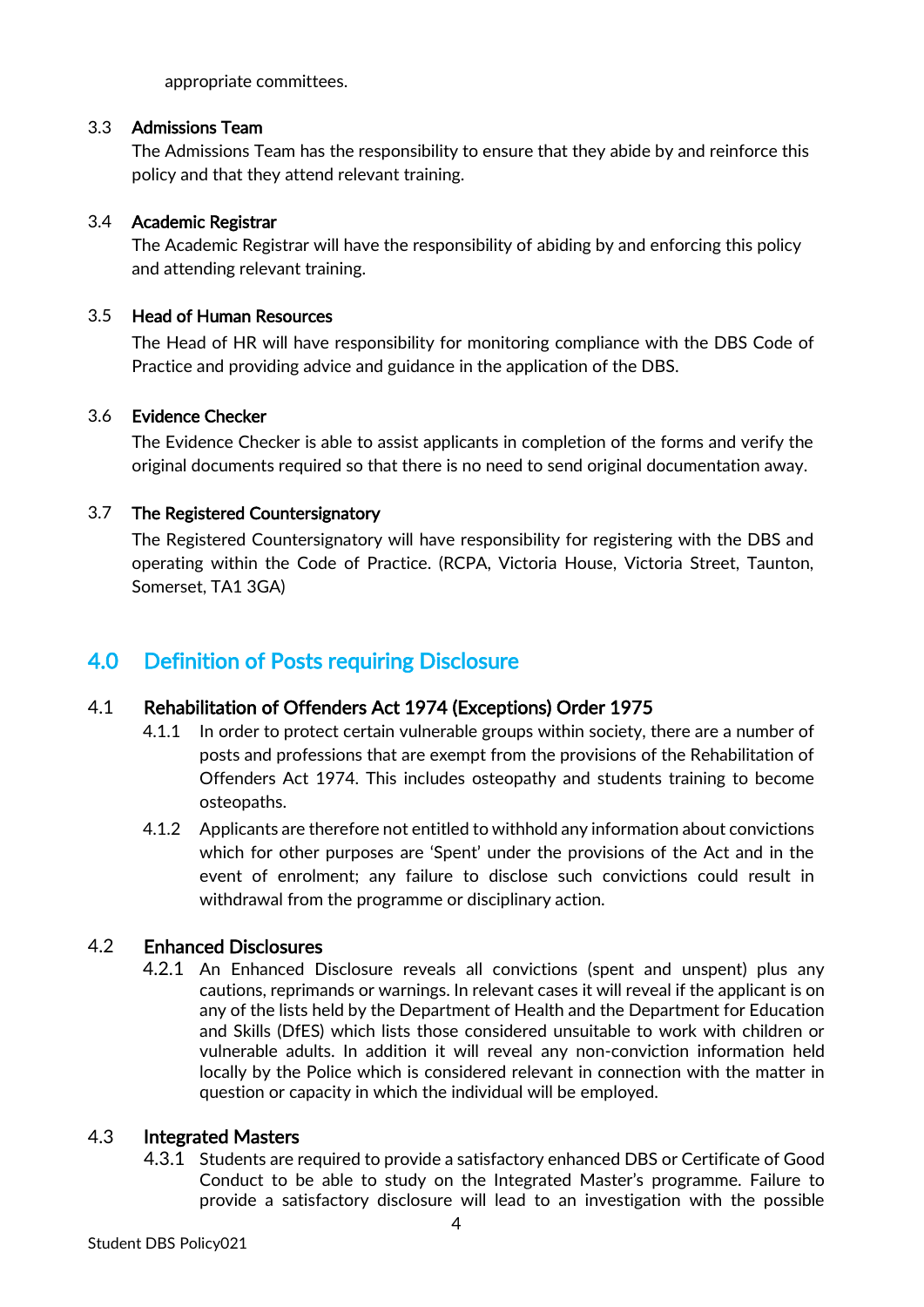outcome of being asked to withdraw from the programme. Students will apply for the enhanced DBS during the induction week or bring their Certificate of Good Conduct with them on enrolment.

4.3.2 Students are also asked to subscribe to the on-line updating service and the School requires a self-disclosure form signed prior to the start of their clinical education. Students are required to sign a disclaimer giving the ESO permission to access their information online (Appendix 1).

### 4.4 Eligibility for Enhanced Disclosure

In order to be able to request an Enhanced Disclosure, the ESO applies the following 'access' test.

"Any employment or other work which is concerned with the provision of health services.

AND

Which is of such a kind as to enable the holder of that employment or the person engaged in that work to have access to persons in receipt of such services in the course of their normal duties".

All students will have access to patients in the course of their normal duties and these posts will therefore be subject to an Enhanced Disclosure.

# <span id="page-4-0"></span>5.0 Application of Disclosures in the Admissions Process

### Marketing the programme

Marketing for the ESO Integrated Masters makes reference to acceptance on the course being subject to receipt of an Enhanced Disclosure and in addition this will be stated in: -

- 5.1 Admissions Policy DBS is included,<http://www.eso.ac.uk/policies.html>
- 5.2 Open Day Presentation details the ESO's requirement for an enhanced DBS check is part of the presentation.
- 5.3 Open Day Pack included in the pack will be information on this policy and where the applicants can find it on the ESO website.
- 5.4 Application form candidates applying to the ESO will be asked to declare on their UCAS form whether they have spent or unspent convictions. If a candidate fails to declare a spent or unspent conviction which is relevant to the practising of osteopathy and a conviction later comes to light on the DBS check the student will be investigated under the Student Fitness to Practise policy with the possible outcome of being withdrawn from the course.
- 5.5 Interview confirmation letter candidates will be informed within the interview confirmation letter that DBS will be discussed as part of the interview, if appropriate. Any relevant information declared by a candidate will be explored with them as part of the interview process. See the Admissions Policy for further details <http://www.eso.ac.uk/policies.html>
- 5.6 Website- this policy and other associated policies are available on the ESO website, <http://www.eso.ac.uk/policies.html>

# <span id="page-4-1"></span>6.0 Decision on Offer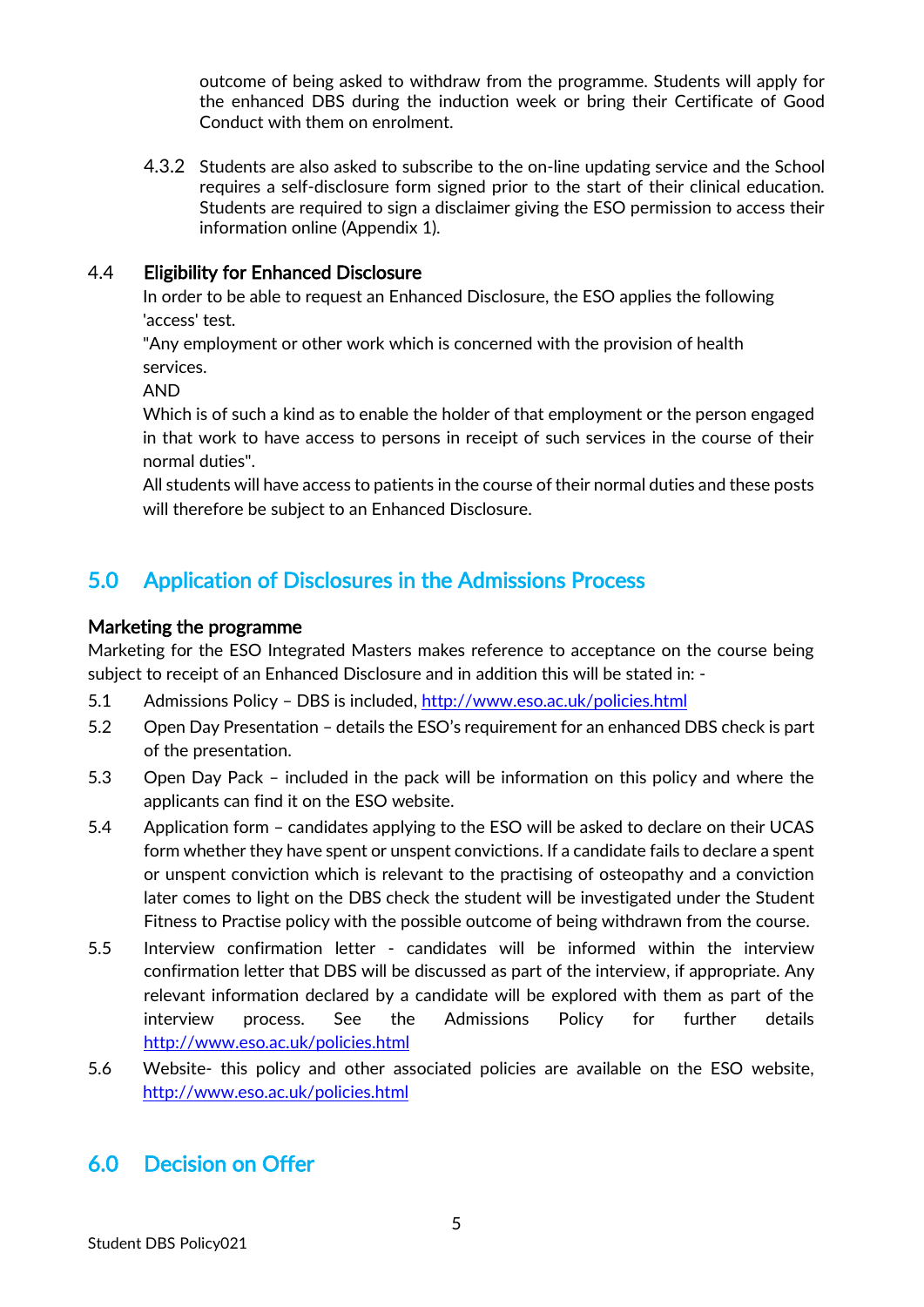The decision on making an offer to an applicant who has a spent or unspent conviction will be based upon the abilities, skills, experience and qualifications to complete the course. Only then will the criminal convictions be taken into account. When an applicant returns a spent or unspent conviction, the DBS risk assessment procedure will be invoked.

# <span id="page-5-0"></span>7.0 Making an Offer

- 7.1 Based on the information gained through the application form, interview and risk assessment (if appropriate) the risk assessment panel will make a decision and identify any conditions on the offer. For further details on the risk assessment.
- 7.2 Applicants will be advised, in writing, that the ESO reserves the right to withdraw the offer should any clearances be unsatisfactory to the ESO.

### <span id="page-5-1"></span>8.0 Processing Disclosures

- 8.1 Requesting a Disclosure
	- 8.1.1 Following the decision to offer a place the Admissions Officer will give the applicant details for online application for a DBS check.
	- 8.1.2 The completion of the application will be completed during the induction week where support will be provided.

#### 8.2 Receipt of a Disclosure

From 17<sup>th</sup> June 2013, the DBS will issue disclosures directly to the applicant. Applicants to the ESO will be required to sign a form confirming, on registration, that they will supply a copy of the certificate to the ESO upon receipt. This will be stored in line with DBS guidelines. ESO students are required to subscribe to the DBS Updating Service which will enable the ESO to check the status of DBS checks online. See Annex 2.

- 8.3 Where the Disclosure confirms information already known, it is anticipated that this will confirm what was declared on the application form and would have been taken into account and discussed during the risk assessment process and prior to the conditional offer. The Academic Registrar will need to see the disclosure and confirm the data held at the ESO.
- 8.4 Where the Disclosure reveals new information the Academic Registrar should be informed in all cases immediately. The Academic Registrar will arrange to meet with the student to discuss the contents of the disclosure. The student will be questioned about why this information was not declared at application stage and the Academic Registrar will commence the risk assessment process. An investigation, under the Student Fitness to Practice policy is a possible recommendation of the risk assessment panel and could lead to asking the student to withdraw from the programme.

### <span id="page-5-2"></span>9.0 International and EU applicants

9.1 The Police National Computer has only a limited number of overseas convictions on record and the data is not comprehensive. In respect of international or European Union applicants, a fax request may be submitted to the DBS who have access to data from 15 countries. Where countries do not offer this service applicants will be asked to provide a "Certificate of Good Conduct" from the appropriate embassy or a copy of their own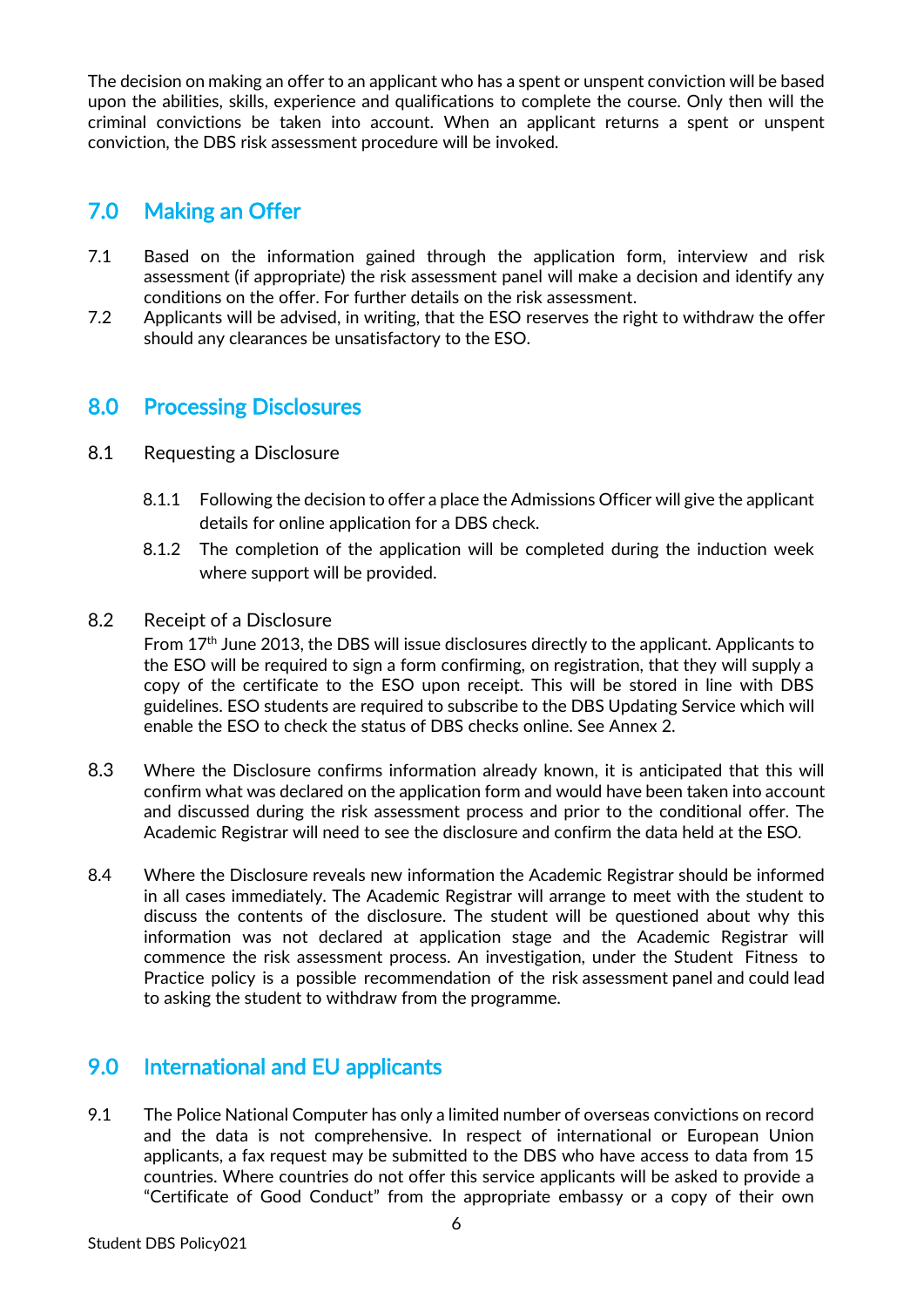criminal record from overseas. For further guidance, go to the DBS website [\[www.DBS.gov.uk/overseas\]](http://www.dbs.gov.uk/overseas). See the International Student Guide for further informatio[n](http://www.eso.ac.uk/policies.html) <http://www.eso.ac.uk/policies.html>

- 9.2 International and EU students need to obtain a certificate of good conduct (or equivalent), it is the student's responsibility to ensure that the ESO is provided with a certificated translation. Details about how and where to obtain this can be found at [https://www.gov.uk/government/publications/criminal-records-checks-for-overseas](https://www.gov.uk/government/publications/criminal-records-checks-for-overseas-applicants)[applicants.](https://www.gov.uk/government/publications/criminal-records-checks-for-overseas-applicants)
- 9.3 All students must fill in a self-declaration form in year 2 of the MOst Programme to be completed prior to the summer clinic sessions.

### <span id="page-6-0"></span>10.0 Criminal Convictions obtained during the course

Students are required to notify the Academic Registrar, as soon as possible, of any charges or convictions which are obtained whilst studying at the ESO. If an ESO student does obtain a conviction a Student Fitness to Practice investigation will be initiated and the Student Fitness to Practice Policy will be followed.

### <span id="page-6-1"></span>11.0 Disclosures obtained by other organisations

The ESO will accept disclosures obtained by other organisations providing that the check is of the required level and has been undertaken within six months of the enrolment date. The student will have to be a member of the update service and authorises the ESO to have access to carry out status checks.

### <span id="page-6-2"></span>12.0 Re-checks

Student disclosures will be re-checked prior to starting in the Clinic at the end of year 2 using the self-certification form. If the School is unable to check a student's status, the student can be withheld from clinic until appropriate checks have been made.

### <span id="page-6-3"></span>13.0 Updating Service

All students are asked to be a member of the on-line Update Service as stated in this policy and informed during the admissions process. For an annual subscription of £13 (at date of publication), the Update Service enables people to keep their DBS check up-to-date. Student must register online at ww.gov.uk/DBS within 14 days of receiving your disclosure certificate. More information about the Update Service is on the DBS website, [www.gov.uk/dbs-update-service.](http://www.gov.uk/dbs-update-service)

### <span id="page-6-4"></span>14.0 Costs of Disclosure

The cost of checks relating to admission onto the ESO Integrated Masters will be met by the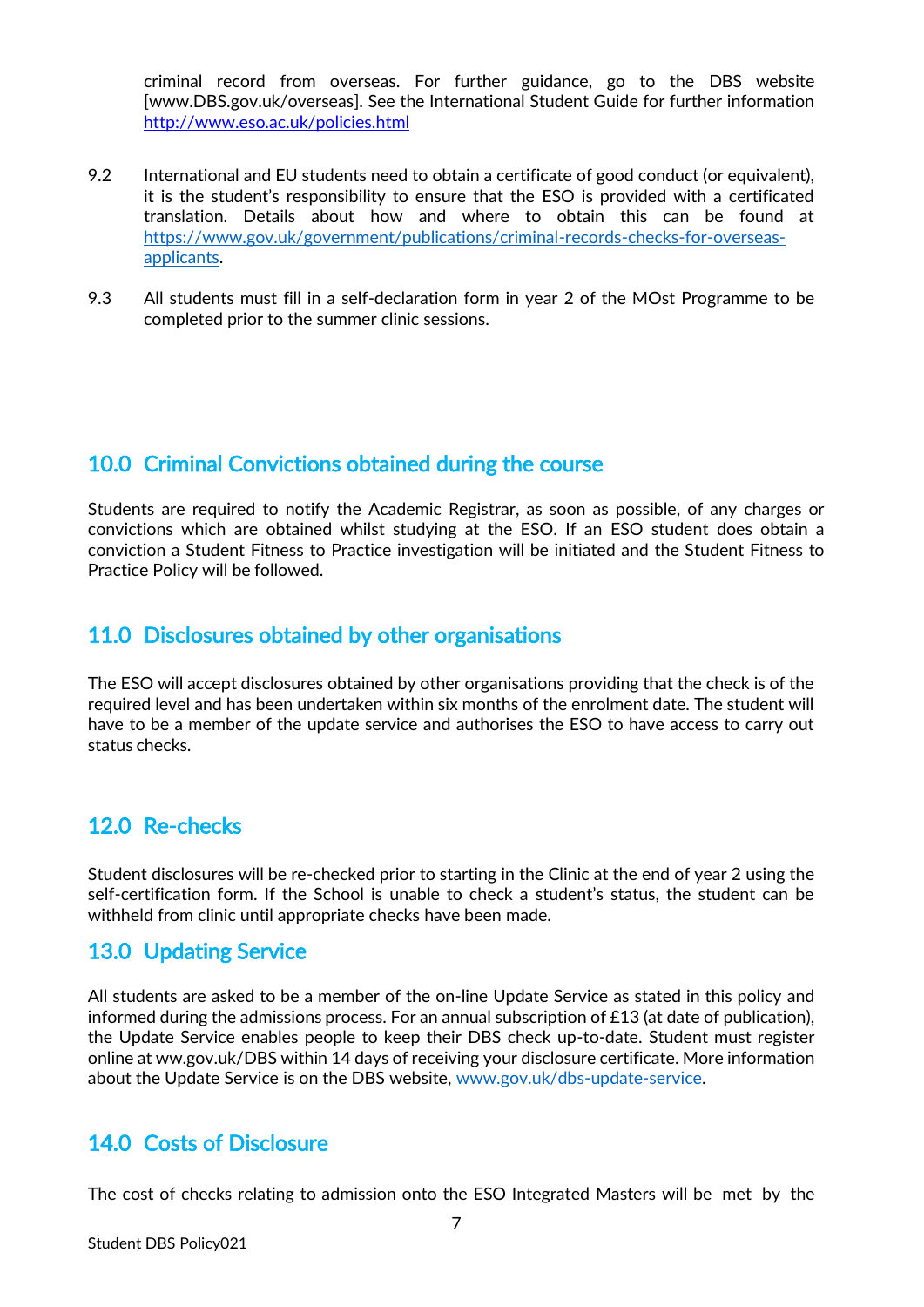student. The ESO can check DBS status free of charge via the update service providing that the student is a member. If the student's membership for the on-line Updating Service lapses, the cost of any re-checks required will be borne by the student.

### <span id="page-7-0"></span>15.0 Disputes

Where a student disputes the information contained in the disclosure, the student must contact the DBS's Dispute line and inform the Academic Registrar of the dispute. It is the student's responsibility to keep the School informed of the progress and outcome of the DBS dispute. If the School is not kept up to date with the dispute, the student can be withheld from attending clinic and Student Fitness to Practice investigation can be instigated.

### <span id="page-7-1"></span>16.0 Security

The ESO will operate within the DBS code of practice with regards to security and safekeeping of Disclosure information. (See Appendix 2).

# <span id="page-7-2"></span>17.0 Training

All staff and faculty that are involved in the Disability and Barring Service policy will receive the relevant training to implement this policy.

### <span id="page-7-3"></span>18.0 Auditing

| <b>Policy Name:</b>                                                               | <b>Student DBS Policy</b>                                                                                                                                                               |
|-----------------------------------------------------------------------------------|-----------------------------------------------------------------------------------------------------------------------------------------------------------------------------------------|
| Owner:                                                                            | <b>Student Welfare Officer</b>                                                                                                                                                          |
| Approver:                                                                         | Academic Board                                                                                                                                                                          |
| Audience:                                                                         | <b>Students</b>                                                                                                                                                                         |
| Storage Location:                                                                 | VLE-Student Matters                                                                                                                                                                     |
| <b>Effective Date:</b>                                                            | January 2021                                                                                                                                                                            |
| Review Date:<br>(unless other revisions are required prior to<br>this date)       | January 2022 or sooner should the need arise                                                                                                                                            |
| Version:                                                                          |                                                                                                                                                                                         |
| <b>Equality Impact Assessment</b>                                                 | Are there any implications for a protected characteristic group<br>as defined by the Equality Act 2010 in this policy?<br>$\Box$ Positive impact<br><b>区 Neutral</b><br>Negative impact |
| Details:<br>(provide details if there is either a positive or<br>negative impact) |                                                                                                                                                                                         |

# <span id="page-7-4"></span>19.0 Contact Us

### Business Address **Contact Information**

Boxley House **In the South American** Boxley House Jacqui White The Street Street Student Welfare Officer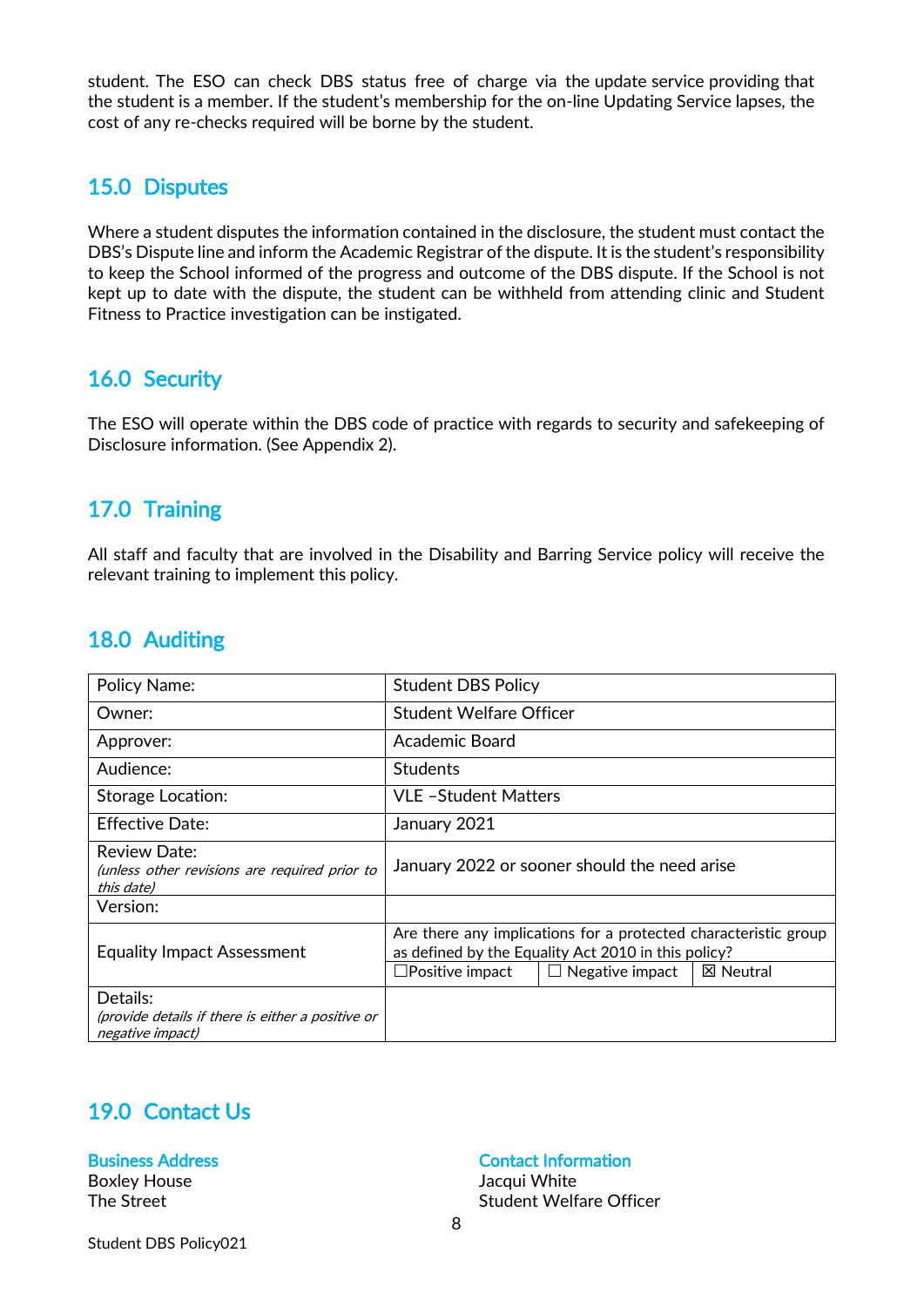Boxley, Maidstone T: +44 1622 671558 Kent ME14 3DZ E: [jacquiwhite@eso.ac.uk](mailto:jacquiwhite@eso.ac.uk)

#### Further Information

If you have further questions regarding this document or require further information; please contact the Student Welfare Officer.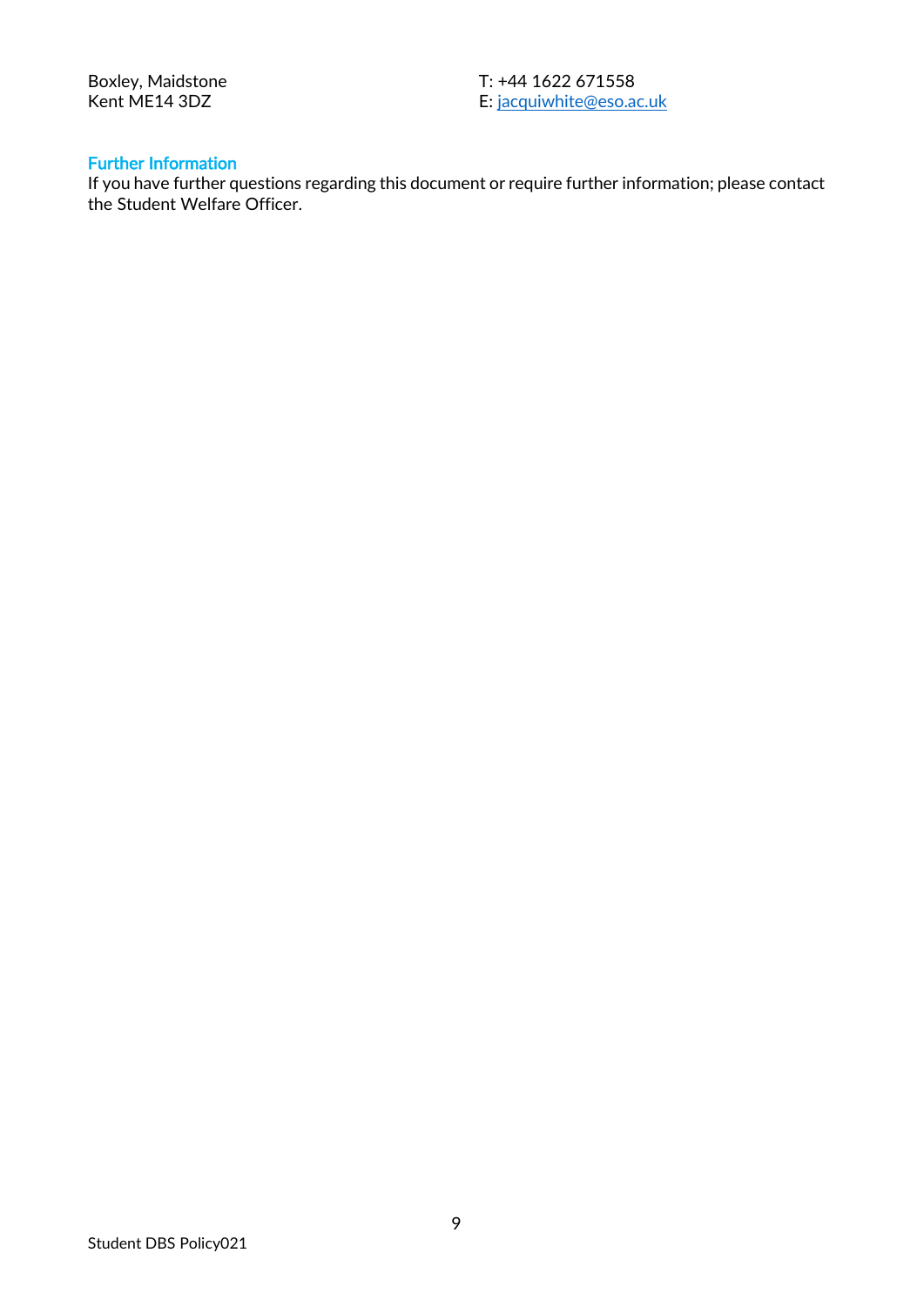# <span id="page-9-0"></span>Appendix One – Disclosure and Barring Checks Form

### Disclosure and Barring Service CHECKS

I hereby confirm that upon receipt of my DBS certificate, I will provide a copy to the Academic Registrar at the European School of Osteopathy.

I understand that the information will be held in accordance with the DBS storage and disposal guidelines.

I also confirm that I have subscribed to the online updating service and have the responsibility to maintain the subscription to allow the ESO to access, with notification, my information as required.

I am aware that if I do not maintain my subscription to the online updating service I will be liable to pay for any further DBS checks required by the School.

I also confirm that I will notify the School of any charges and/or convictions or any other matter that may affect my fitness to practise. Failure to do so will result in a Student Fitness to Practice investigation with the possible outcome of being asked to withdraw from the programme.

Signature: and the state of the state of the state of the state of the state of the state of the state of the state of the state of the state of the state of the state of the state of the state of the state of the state of

Print name:

Date: **Date: Date: Date: Date: Date: Date: Date: Date: Date: Date: Date: Date: Date: Date: Date: Date: Date: Date: Date: Date: Date: Date: Date: Date: Date: Date: Date:**